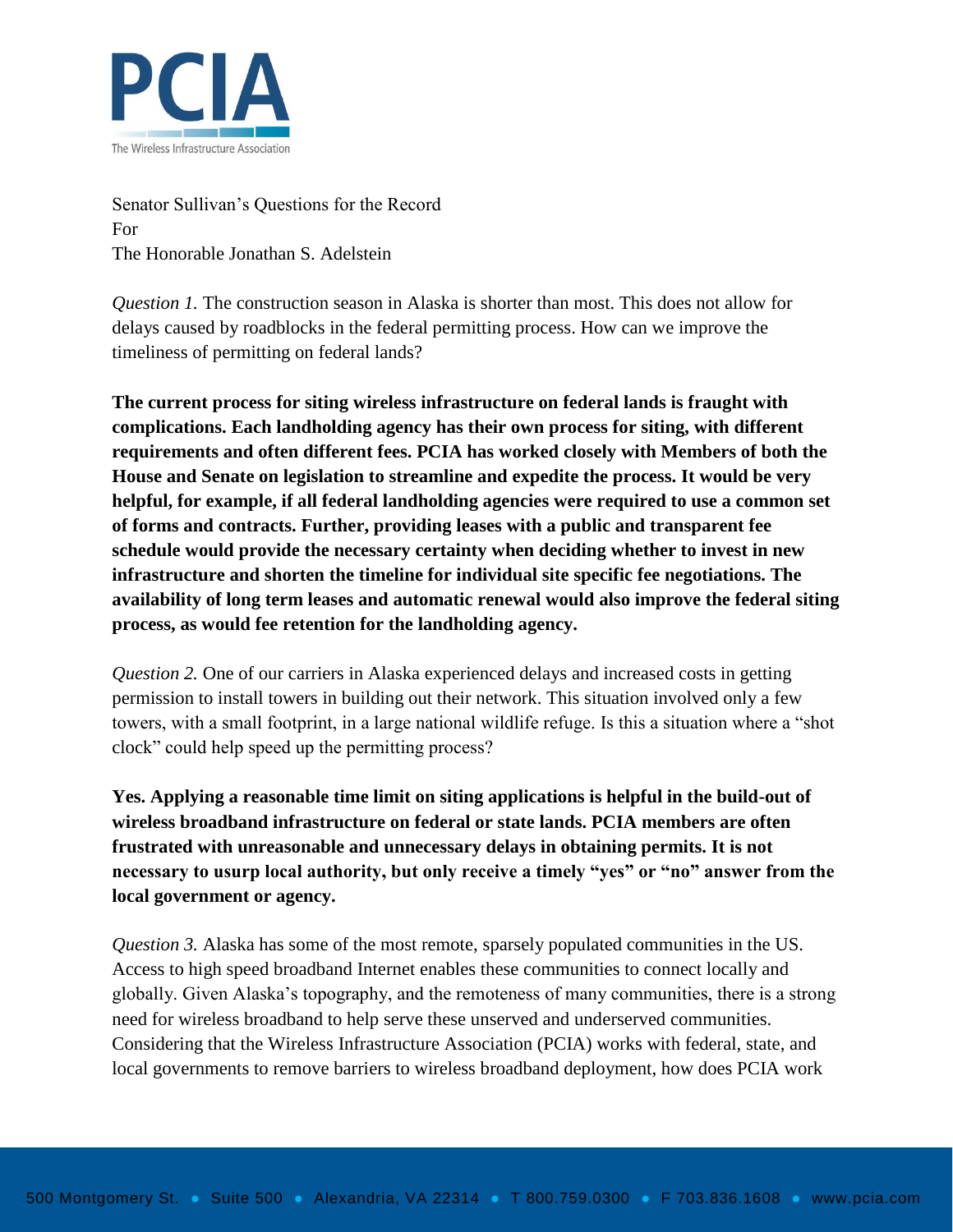with Alaska Native leaders to identify and overcome barriers to wireless broadband deployment on Alaska Native lands?

**I have visited Alaskan Native lands and leaders in your state, and recognize the pressing need for connectivity there. PCIA has consistently highlighted that wireless is the most cost-effective infrastructure for low-density regions. Wireless infrastructure has the power to provide rural areas like those in Alaska the ability to compete in the innovation economy. One of the barriers to deployment in rural areas that PCIA has emphasized is access to federal lands and property. Many of them that would benefit from streamlined siting are by definition rural. Having better access to federal lands and property will help increase broadband availability in rural areas. PCIA recognizes that much of Alaska is Alaska Native land. We have worked with Native leaders through organizing and participating in workshops at the FCC that provide education on tribal wireless siting review processes and the importance of broadband deployment on Native lands. PCIA has also forged relationships with Tribal Historic Preservation Office leaders by inviting them to attend and speak at our Wireless Infrastructure Show.**

Senator Rubio's Questions for the Record For The Honorable Jonathan S. Adelstein

*Question 1.* I've introduced The Wireless Innovation Act to free up more spectrum for commercial use and to streamline wireless infrastructure deployment, particularly on federal property. I'd like to know whether within the federal government there are agencies that your members find to be particularly challenging?

**The myriad of processes and procedures among different federal agencies often poses insurmountable obstacles to siting wireless infrastructure on federal property. PCIA strongly supports the Wireless Innovation Act ("WIA") you introduced because, among other important provisions, it includes a number of critical reforms to the federal siting process. WIA would be a tremendous help in making the siting process on federal property friendlier to wireless broadband buildout. A more standard approach to siting would allow easier interaction with agencies borne of varied histories and comprised of different cultures and values. The agencies have good people doing good work, but to date there have been bad processes or a lack of processes. Congress is well suited to provide direction and clarity that is otherwise lacking in the broadband deployment process on federal lands today.** 

Just recently, the GSA indicated that it has at last taken steps to implement some of the siting provisions included in Section 6409 of the 2012 legislation and that would be required under the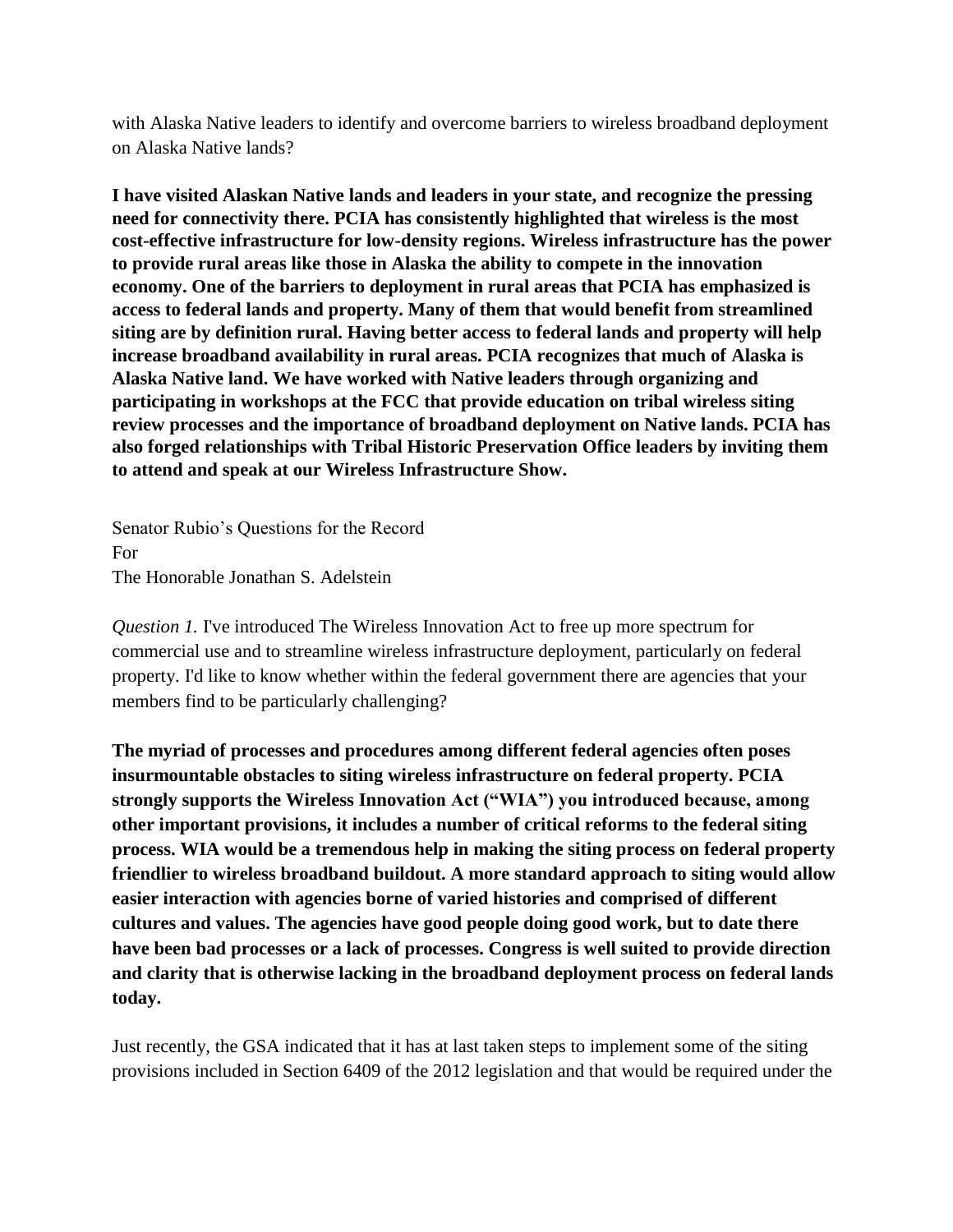Wireless Innovation Act. From what you know of GSA's actions, have they acted in a way that will expedite the process for siting on federal properties? If not, what remains to be done?

**PCIA commends GSA's recent actions to follow its statutory mandates, albeit they late in implementing them. Its actions are certainly a step in the right direction but much more needs to be done. For instance, all landholding federal agencies are not currently mandated to use the GSA forms or contracts. Without a requirement to standardize these forms across agencies, GSA's actions could be for naught. In addition, further congressional action is necessary to encourage long-term leases, swift renewal processes, and publicly available fee schedules. Moreover, without individuals at each agency who understand the important federal mandate to spur broadband deployment and are empowered to approve or deny applications that have stalled at the field level, these projects will languish or will be abandoned. Even in light of GSA's recent actions, many of the provisions contained in the Wireless Innovation Act are necessary to further improve the process to site wireless facilities on federal lands.**

Senator Fischer's Questions for the Record For The Honorable Jonathan S. Adelstein

*Question 1*. Mr. Adelstein, in your written testimony, you discussed challenges related to the "wireless data crunch." You also provided several examples of how to address the challenge including spectrum access, efficiencies, and infrastructure. Can you please expand upon your comments, particularly as it relates to infrastructure solutions and rural consumers?

**As I mentioned in my testimony, there is today an abundance of choices available to network planners to address the wireless data crunch. Traditional tall support structures effectively provide much of the coverage and capacity necessary for wireless broadband. To fill coverage gaps and overlay capacity in high traffic markets, the industry is also increasingly deploying distributed antennas systems and small cells. Further, the networks themselves are getting smarter. Self-optimizing networks and the combination of intelligent software and hardware design allows a network to anticipate usage and provide greater resources to areas of need on the fly, enhancing the user experience. Unlicensed spectrum similarly continues to play an important role in this system, offloading traffic to the wired network and providing greater headroom for licensed mobile services. Today's infrastructure will provide the cornerstone of the Internet of Things, 5G, and the applications, services, and jobs that will make up the economy of tomorrow. This is especially true in rural areas. As technology improves, it may become easier to serve rural communities. Now, network planners have an abundance of choices to serve a diverse set of areas.**